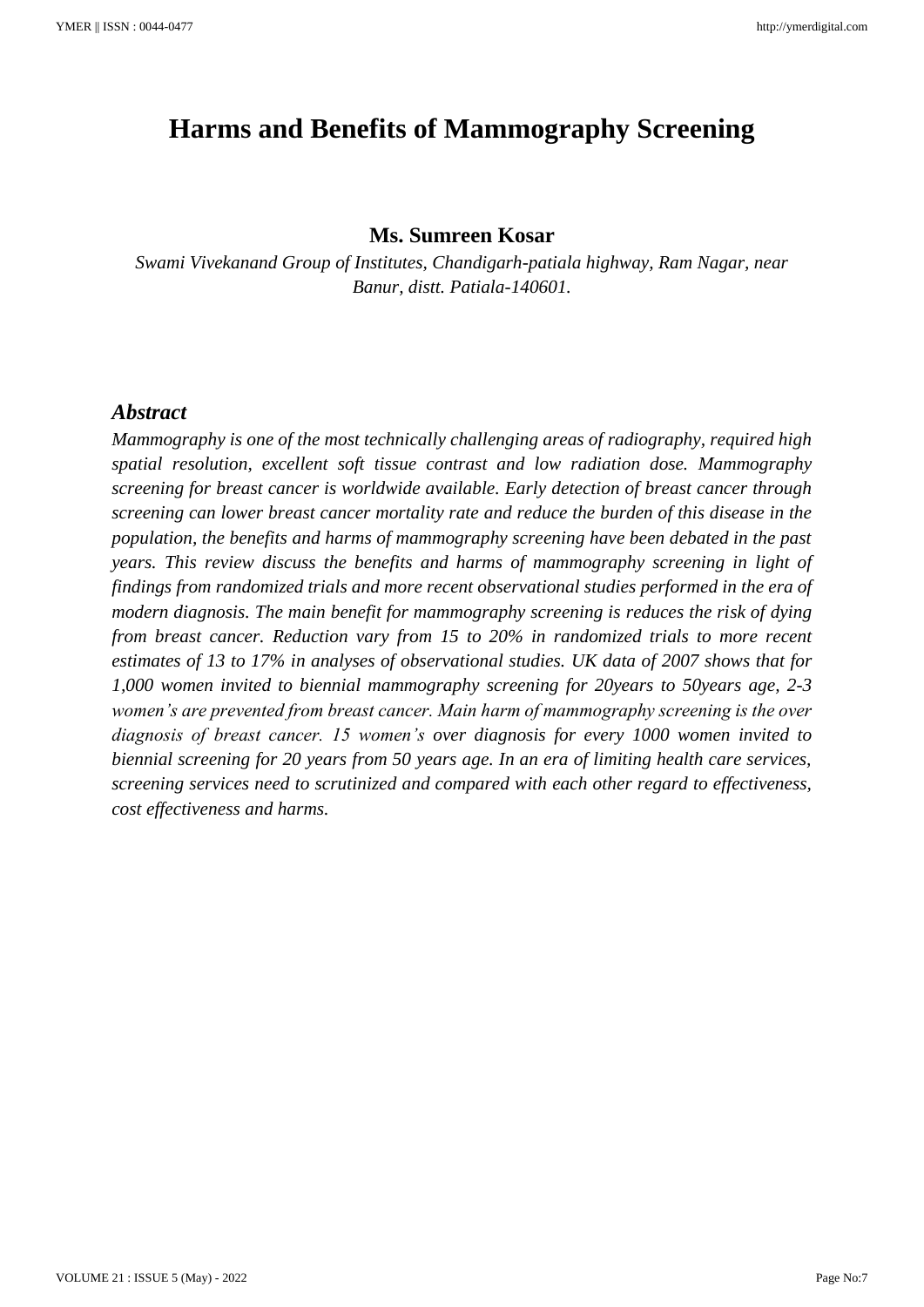# **Introduction**

The verb "to screen" means "to sift by passing through a screen" (1) and "to sift" is derived from an old Dutch word i.e 'zeef' a 'utensil having a circular frame with a finely meshed bottom, which separate the coarser from the finer particles of any loose material'. The definition of screening vary among different setting, cultures and time periods (2, 3). Definition of screening include a diseases precursor or identification of disease among presumptively healthy individuals. Mainly there are two different approaches of cancer screening i. prevention of disease by finding and removing premalignant precursors of cancer ii. Early detection of cancer here goal is to treat the cancer in an early curable stage (4).In 1968, the WHO give 10 principles that should be fulfilled before implementing screening (table 1) (5). Principle 4 and 7 regard knowledge about biological development of cancer. Aim of screening for breast cancer with mammography is to detect breast cancer at an early stage. We anticipate a continuous, linear growth pattern of tumors for beneficial early screening and that breast cancer has not spread at the time when tumors are detectable at mammogram. So, if assumption of tumor growth are not correct that means if tumor is heterogenic then screening mammography is not an adequate tool for breast cancer reduction (6).

In 20<sup>th</sup> century US started idea of early detection with educational mass campaigns where a message of 'don't delay' for seeking medical help for different cancer signs and symptoms was central (7). However, none of these early campaigns effect the mortality of breast cancer (8). In 1963  $1<sup>st</sup>$  randomized trial of mammography screening was launched within the health insurance plan in New York (8). Many trials were performed before widespread use of antiestrogens and modern chemotherapy with exception of the Canadian National Breast Screening Study and the age trial (10, 11).

#### **Table 1:- 10 Principles of World Health Organization for screening.**

1. Condition sought should be an important health problems.

- 2. There should be accepted treatment for patients with recognized disease.
- 3. Facilities related to diagnosis and treatment should be available.
- 4. There should be early symptomatic stage or recognizable latent.
- 5. There should be examination or suitable test.
- 6. Test should be acceptable to the population.

7. Natural history of the condition including development from latent to declared disease, should be adequately understood.

8. There should be agreed policy on whom to treat as patients.

9. Cost of the case finding should be economically balanced in relation to possible expenditure on medical care as a whole.

10. Case finding should be in continuing process and not a "once and for all".

There has been a continuous discussion of mammography screening, which started in full in 2000 after a Cochrane review of the randomized trials indicate effect of screening (12). The effect of screening mammography outside the experimental setting, with improvement in awareness, diagnostics, and treatment has been discussed (13, 14).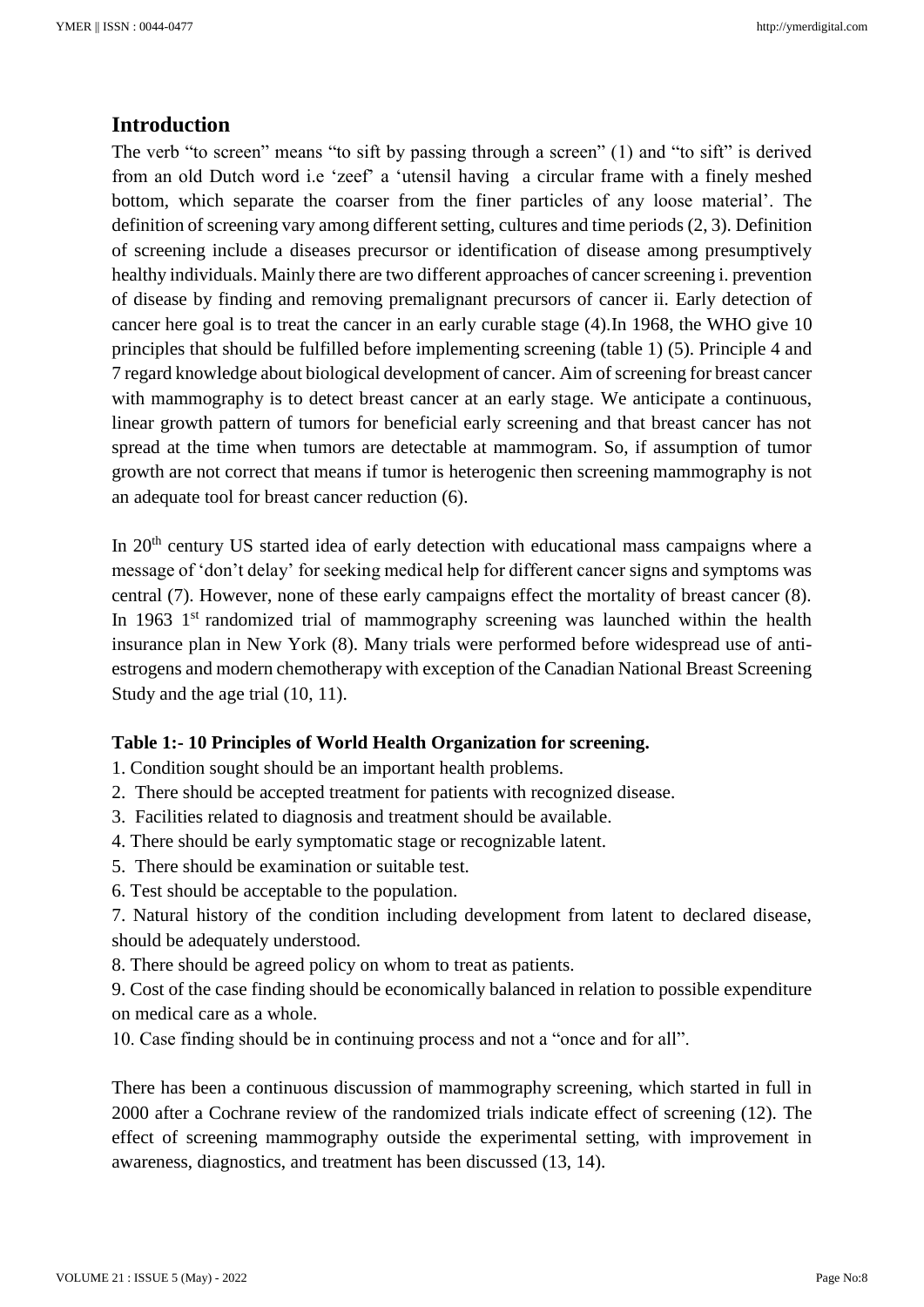Mammography debate has not only been about the benefits of screening mammography, but more recently also harms. Awareness of over diagnosis in mammography screening has emerged in last 10 years. Over diagnosis is defined as the detection of tumors at screening that might never have progressed to become symptomatic or life-threatening in the absences of screening. Over diagnosis is inherent to screening. Over diagnosis only have harmful effects rather than any benefit. Aim is to presenting the benefits and harms per 1000 women invited to mammography screening who started screening at age of 50 years and were screened every second year until 69 years, this age group has been shown to achieve most of the benefit with less harm (15, 16).

# **Screening Mammography**

#### **Rate of attendance**

Most of the western countries recommend mammography screening. In Switzerland 'the Swiss medical board' independent panel of experts reviewed evidence on mammography screening and concluded that harms dominant the benefits and recommended against mammography screening that is screening programs will not be implemented in areas where these programs doesn't exit and ongoing programs should be phased out (17). For screening the age range differs in different countries from 40-75 years (4, 17). Recommended interval between two intervals varies from 1-3 years (18). Most of the countries have attendance rate more than 70% and 50-69-years age group have highest rate of attendance.

## **False positive tests**

With diagnostic test sensitivity and specificity of screening are not perfect, different levels of sensitivity and specificity for detecting breast cancer have been published (20, 21). The risk of false positive mammogram for women undergoing age 50-69 years in Europe is about 20%, risk of experiencing biopsy due to this test is 3% (21). In UK 2.3% of women with this test had a lumpectomy, representing 76 out of 100,000 women screened in single screening round (22). Risk in US is higher, where 30% is the false positive rate of last 10 years, 50% of women's experience false positive tests at least once (23, 24).Apart from monetary cost there are some other challenges with false positive test like impaired psychological well-being and health behavior changes among women with false positive test. Only 64% of those recalled after 6 months due to false positive test they are declared cancer free, after 1 year around 90% were declared cancer free and after 2 years all declared cancer free (25). Research shows that false positive test negatively influence women's psychological well-being immediately after test and a recent study shows that women with false positive findings experience psychological harm after screening for last 3 years (26).

#### **False negative tests**

Interval cancers are detected after normal screening and before next scheduled mammogram. These cancers are overlooked at the last mammogram or during the growing stage of cancer which become apparent in screening (29). During re-interpretation of interval cancer, 35% were overlooked (30) and 65% were not visible in the latest mammogram but appeared in the interval between screening mammograms. Breast cancer detected in women's who participate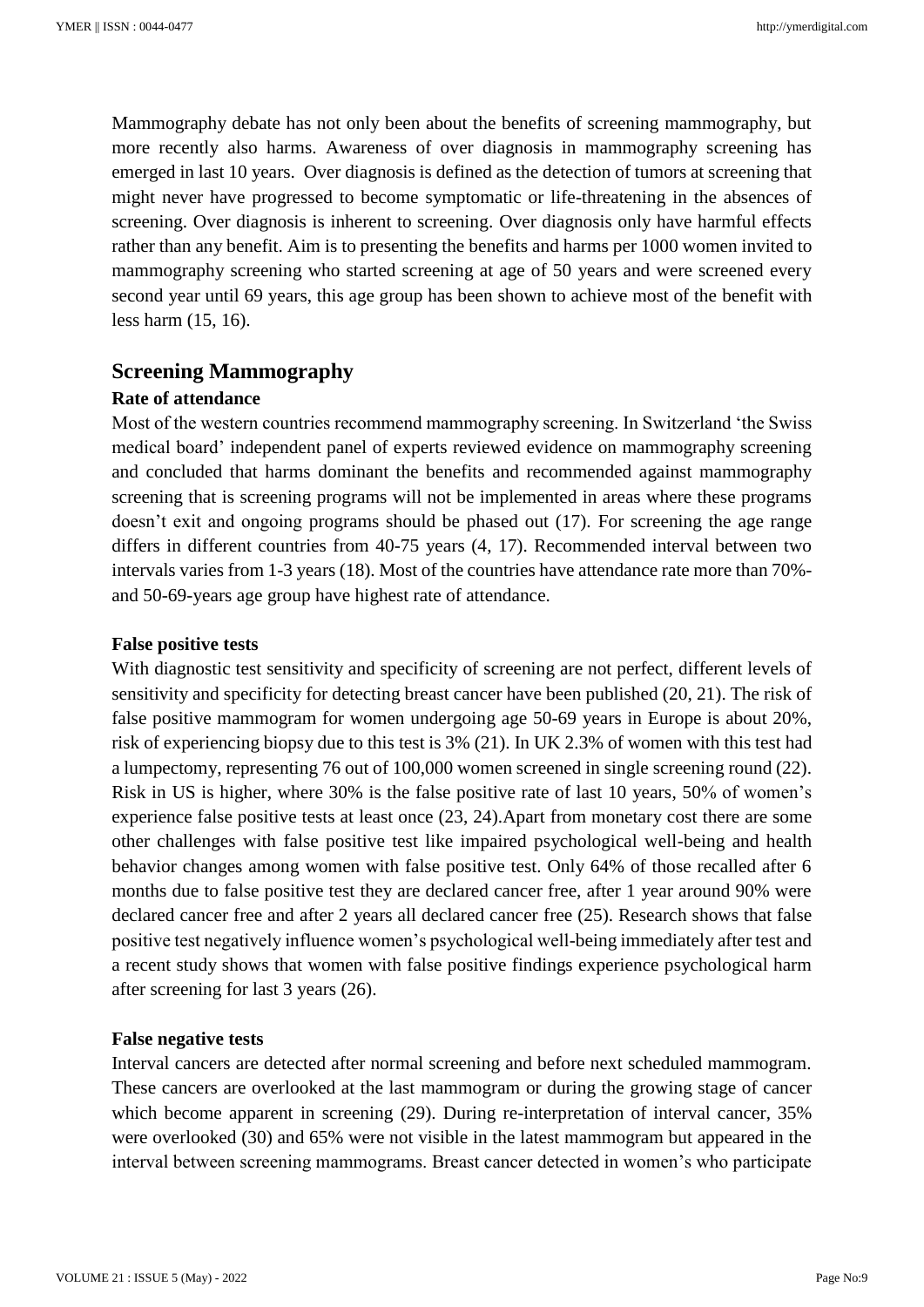in screening 28-33% are interval cancer (20), this proportion seems stable in different screening rounds (29). Demand of digital mammography is increasing and detection rate of invasive cancer and DCIS (ductal carcinoma in situ) are higher. Amount of over diagnosis might increase with increasing detection rates with digital mammography (29). 1,000 women invited for screening mammography every second year for age from 20 years to 50 years, 200 will experience a false positive mammogram, 30 undergo biopsy due to false positive mammogram and 3 diagnosed with interval cancer (33) (graph 1).



**Graph 1. Summary of benefits and harms when 1,000 women are screened every second years for 20 years starting at age of 50.**

- Number of women with false positive and false positive with biopsy is on the basis of a review (32).
- Number of women's with interval cancer reported in National Health Service breast screening programme (33).
- Number of over diagnosis and prevented breast cancer death are based on the over diagnosis and reduction in mortality from breast cancer.

#### **Over diagnosis**

Mammography screening automatically includes increased breast cancer incidence (36) because of early detection of cancers that would otherwise have been diagnosed later in life and due to diagnosis of cancers that could not be identified clinically in remaining life time. Over diagnosis can occur because the tumor lacks potential to progress to clinical stage or over regresses (37) or women's dies from other cause before breast cancer surfaces clinically. Over diagnosis represents a substantial ethical dilemma and burdens patient and health care system. There are different treatments for the breast cancer like radiotherapy, surgery, chemotherapy and antiestrogen. With radiotherapy risk of death from cardiovascular disease is increased (38).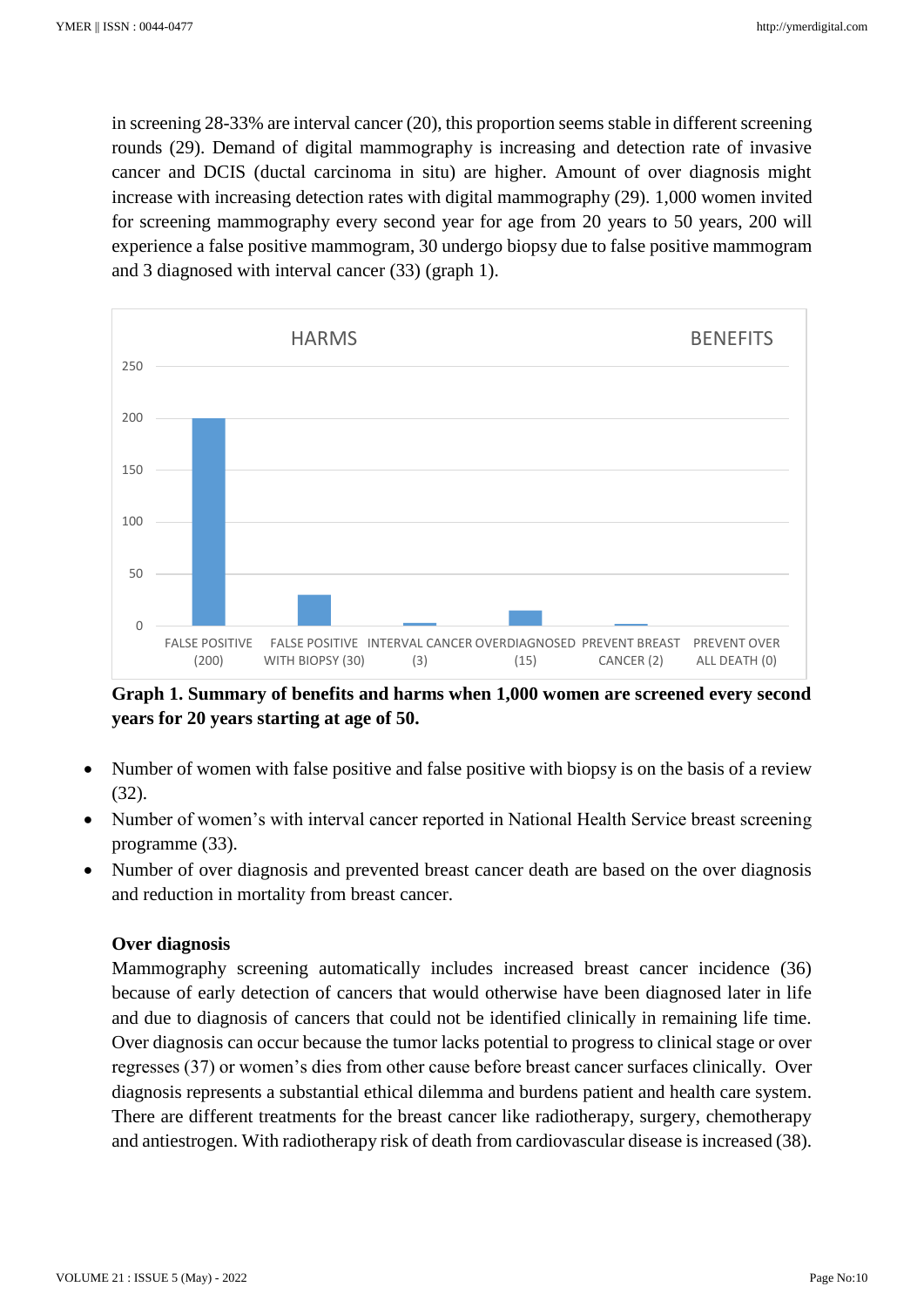## **Breast cancer Mortality**

According to the randomized trial done for breast cancer screening the reduction in mortality from breast cancer ranges between 15-25% (9, 22, 36) for women aged 50-69 years. For 25% estimate reduction, non-screening mammogram is compared with screening mammogram thus the Canadian trial was not included as they compared physical breast examination to combined physical breast examination and annual mammography (10, 36). For 15% estimate reduction methodological limitations in some trials was accounted (9) without this adjustment 20% reduction was found (9,22,25). No randomized trial show any effect on cancer mortality or allcause mortality (9). 6660,000 number of women enrolled in randomized trial, 20% reduction in breast cancer mortality, 2% reduction in all-causes mortality should have been detectable. Absence of reduction in all-cause mortality shows that women die of other disease without screening.

#### Study design

There are different methods for investigation of effect of mammogram in a non-experimental setting. Cohort studies, case control studies, trend studies show different estimates of mortality reduction.

#### **Cohort studies**

This is a non-experimental design to investigate effect of mammography screening. Women invited and women non-invited to screening mammogram have similar baseline risk for breast cancer, breast cancer death and breast cancer treatment. Only few studies exit that show estimate effect of mammography screening on breast cancer mortality differ from 10-25% reduction. Pooled estimate of these trial show 13-17% reduction in breast cancer mortality (35).

#### **Case-control studies**

This studies sometimes called case-referent studies. In these cases women who die of breast cancer and controls are women who are alive stratified by whether they have undergone screening mammography or not. Validity of these studies is low because as of healthy screenee and self-selection bias, as women with breast cancer are not eligible to mammography screening or to be continued to be screened and women who participate in mammography screening may differ with regard to risk of death from those who do not participate (55). When randomized trial was analyzed as a case-control study 58% reduction was found in mortality from breast cancer, observed reduction in the trial was only 4%.

## **Trend studies**

Studies of population-based breast cancer mortality over time in different ages and geographic areas. This data is easy to retrieve, but yearly mortality rate is not reflective of time of diagnosis, deaths from cancer diagnosed before invitation influences the mortality rate some years after screening is implemented. After a gap of 7 years follow up in the health insurance plan study the mortality reduction was no longer apparent that means screening has no longer effect if no longer offered. Most studies shows that breast cancer mortality has declined in most European countries since early mid-1990s. Decline in mortality is higher among younger women than the eligible age range of screening and for some countries reduction is observed for women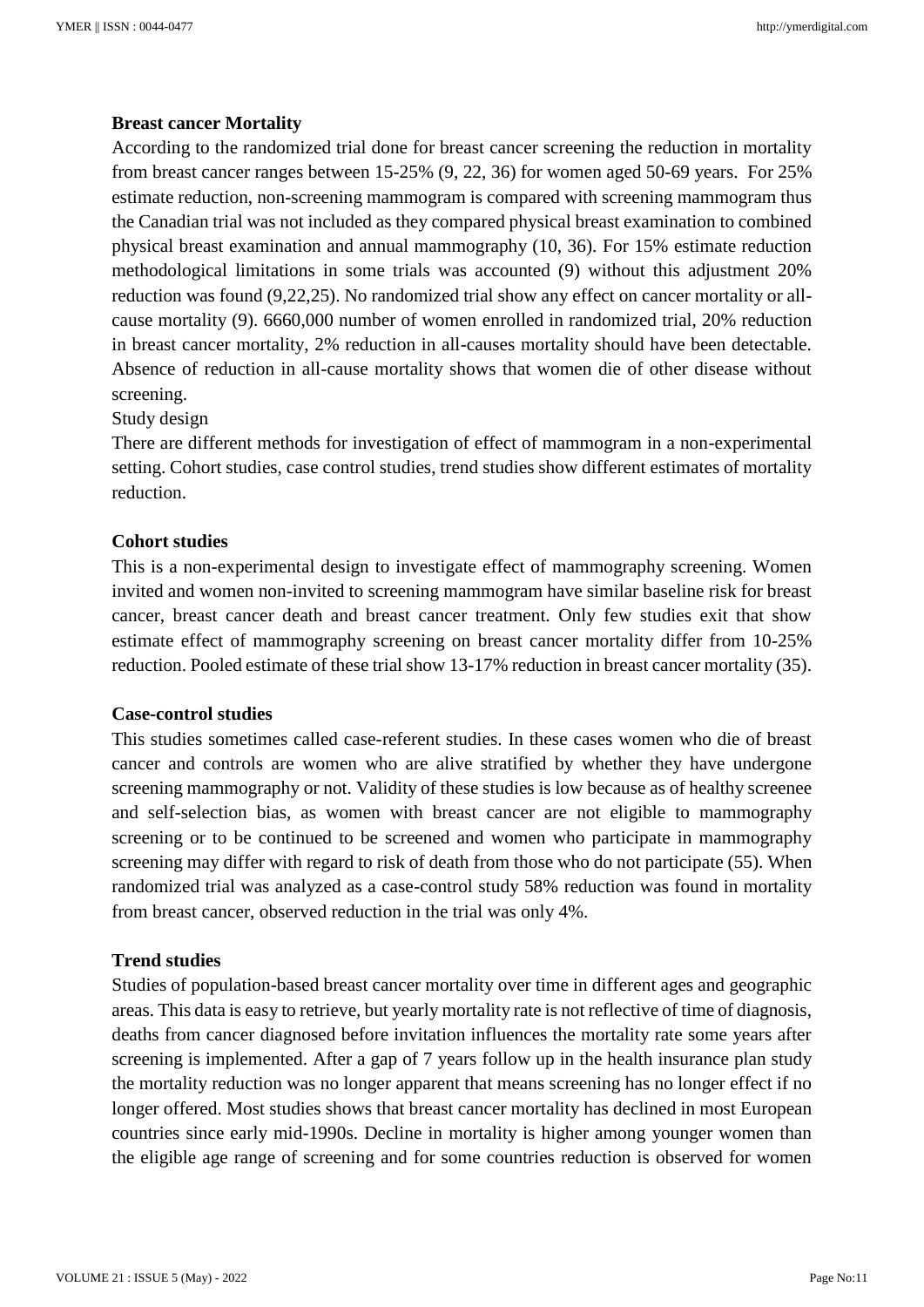older than the eligible age group (59). Result could be that heightened awareness and improved therapy rather than screening mammography are responsible for the reduction (53,59,60).

#### **Tumor stage**

Benefit of mammography screening could be that the breast cancer detected at screening are smaller so less advanced than those detected clinically. Smaller tumors are more likely to resect by lumpectomy and less adjuvant therapy is needed. In National Health Service breast screening program in the UK, 30% of DCIS and 24% of invasive breast cancer was treated by mastectomy and early detection does not mean less aggressive treatment (61). Therefore, screening mammography does not seem to reduce the burden of receiving more aggressive treatment.

#### **Causes of death**

Number of women saved from breast cancer death might be outweighed by death from other causes due to harm of the treatment. According to UK data from 2007 for mortality from breast cancer in women aged 55-74years (34) and the reduction of 23-17% in breast cancer mortality based on meta-analysis of observational studies (35). From 1,000 women invited to screening mammography every second year for 20 years from age 50 2-3 women are prevented from death due to breast cancer.

#### **Conclusion**

Correct information should be given to women for the benefits and harms of mammography screening. Communicating information on benefits and harms of mammography screening is present in graph 1 among 1,000 women start screening at the age of 50 and screened for 20 years, 2-3 will prevent dying from breast cancer and 200 will have at least one false positive test, 30 undergo biopsy and 3 will be diagnosed with an interval cancer, and in 15 breast cancer will be over diagnosed.

With limited resources for health care and preventive services we need to examine our efforts in prevention and screening. One overarching goal of screening is the reduction of incidence or mortality disease. We do recommend some screening services like mammography while others are debated or discouraged like prostate-specific antigen screening.

## **Abbreviation**

DCIS: - Ductal carcinoma in situ.

#### **References**

1. Shorter Oxford English Dictionary. Oxford, United Kingdom: Oxford University Press; 2010

2. Raffle AE, Gray JAM. Screening: Evidence and Practice. Oxford, United Kingdom: Oxford University Press; 2007.

3. Holland WW, Stewart S. Screening in Disease Prevention. What works? Oxford, United Kingdom: The Nuttfield Trust/Radcliffe Publishing Ltd; 2005.

4. Bretthauer M, Kalager M. Principles, effectiveness and caveats in screening for cancer. Br J Surg. 2013;100:55–65. doi: 10.1002/bjs.8995. - DOI - PubMed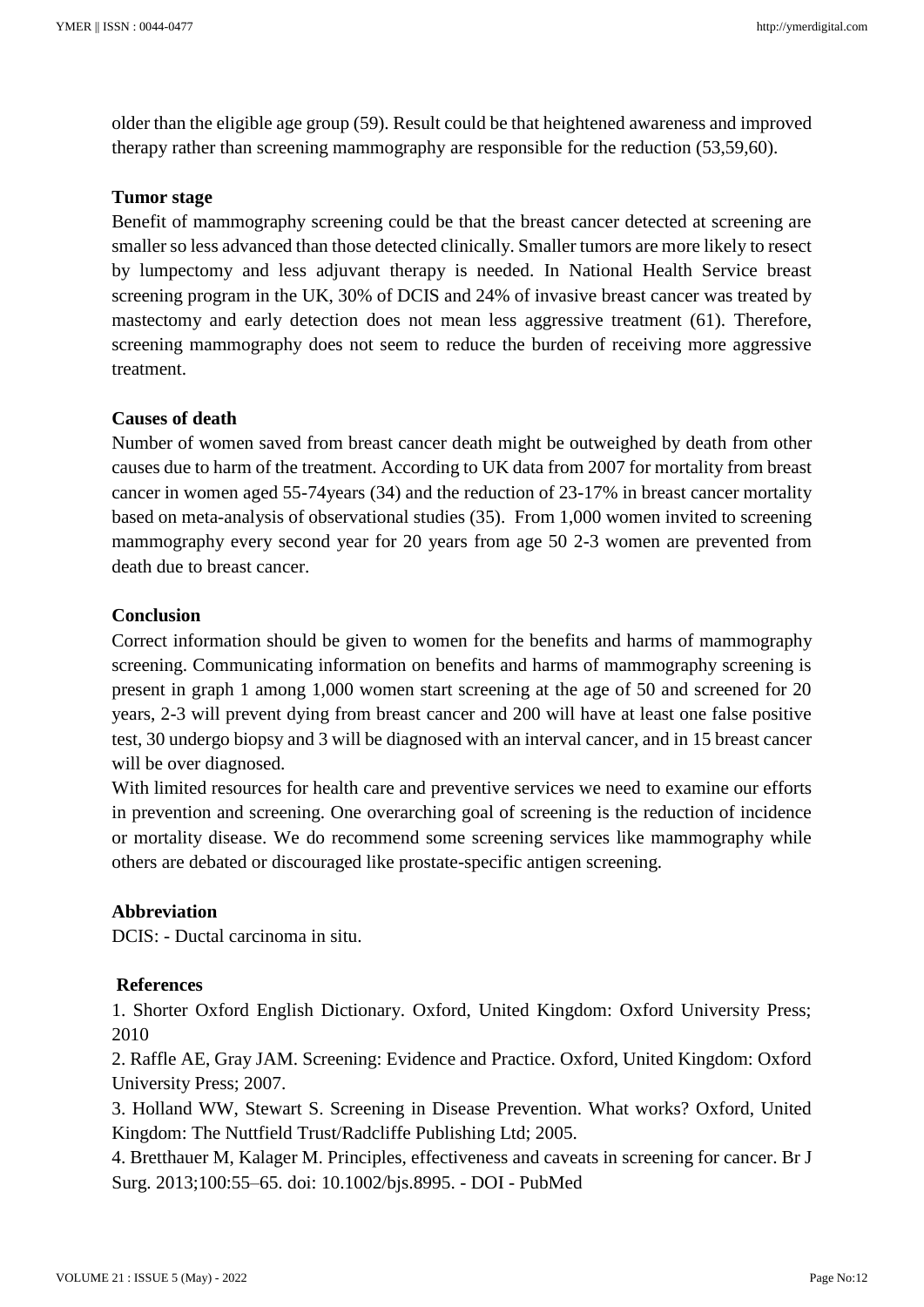5. Wilson JMG, Junger G. Principles and Practice of Screening for Disease. Geneva, Switzerland: WHO; 1968.

6. Esserman L, Thompson IM, Reid B, Nelson P, Ransohoff DF, Welch HG, et al. Addressing overdiagnosis and overtreatment in cancer: a prescription for change. Lancet Oncol. 2014;15:e234–42. doi: 10.1016/S1470-2045(13)70598-9. - DOI - PMC - PubMed

7. Aronowitz RA. Unnatural History: Breast Cancer and American Society. New York: Cambridge University Press; 2007.

8. Reynolds H. The Big Squeeze: a Social and Political History of the Controversial Mammogram. New York: Cornell University Press; 2012.

9. Gøtzsche P, Jørgensen KJ. Screening for breast cancer with mammography. Cochrane Database Syst Rev. 2013;6 - PMC - PubMed

10. Miller A, Wall C, Bains C, Sun P, To T, Narod S. Twenty-five year follow-up of the Canadian national breast screening study. BMJ. 2014;348:g366. doi: 10.1136/bmj.g366. - DOI - PMC - PubMed

11. Moss SM, Cuckle H, Evans A, Johns L, Waller M, Bobrow L. Effect of mammographic screening from age 40 years on breast cancer mortality at 10 years' follow-up: a randomised controlled trial. Lancet. 2006;368:2053–60. doi: 10.1016/S0140-6736(06)69834-6. - DOI - PubMed

12. Gøtzsch P, Olsen O. Is screening for breast cancer with mammography justified? Lancet. 2000;355:129–34. doi: 10.1016/S0140-6736(99)06065-1. - DOI - PubMed

13. Jørgensen KJ, Keen JD, Gøtzcshe PC. Is mammographic screening justifiable considering its substantial overdiagnosis rate and minor effect on mortality? Radiology. 2011;260:621–7. doi: 10.1148/radiol.11110210. - DOI - PubMed

14, Kopans DB, Smith RA, Duffy SW. Mammographic screening and "overdiagnosis". Radiology. 2011;260:616–20. doi: 10.1148/radiol.11110716. - DOI - PubMed

15. Mandelblatt JS, Cronin KA, Bailey S, Berry DA, de Koning HJ, Draisma G, et al. Effects of mammography screening under different screening schedules: model estimates of potential benefits and harms. Ann Intern Med. 2009;151:738–47. doi: 10.7326/0003-4819-151-10- 200911170-00010. - DOI - PMC - PubMed

16. Nelson HD, Tyne K, Naik A, Bougatsos C, Chan BK, Humphrey L, US Preventive Services Task Force Screening for breast cancer: an update for the U.S. Preventive Services Task Force. Ann Intern Med. 2009;151:727–37. doi: 10.7326/0003-4819-151-10-200911170-00009. - DOI - PMC - PubMed

17. Swiss Medical Board. Systematisches Mammographie-Screening [http://www.medicalboard.ch/fileadmin/docs/public/mb/Fachberichte/2013-1...]

18. Giordano L, von Karsa L, Tomatis M, Majek O, de Wolf C, Lancucki L, et al. Mammographic screening programmes in Europe: organization, coverage and participation. J Med Screen. 2012;19(Suppl 1):72–82. doi: 10.1258/jms.2012.012085. - DOI - PubMed

19. Bleyer A, Welch H. Effect of three decades of screening mammography on breast-cancer incidence. N Engl J Med. 2012;367:1998–2005. doi: 10.1056/NEJMoa1206809. - DOI - PubMed

20. Törnberg S, Kemetli L, Ascunce N, Hofvind S, Anttila A, Sèradour B, et al. A pooled analysis of interval cancer rates in six European countries. Eur J Cancer Prev. 2010;19:87–93. doi: 10.1097/CEJ.0b013e32833548ed. - DOI - PubMed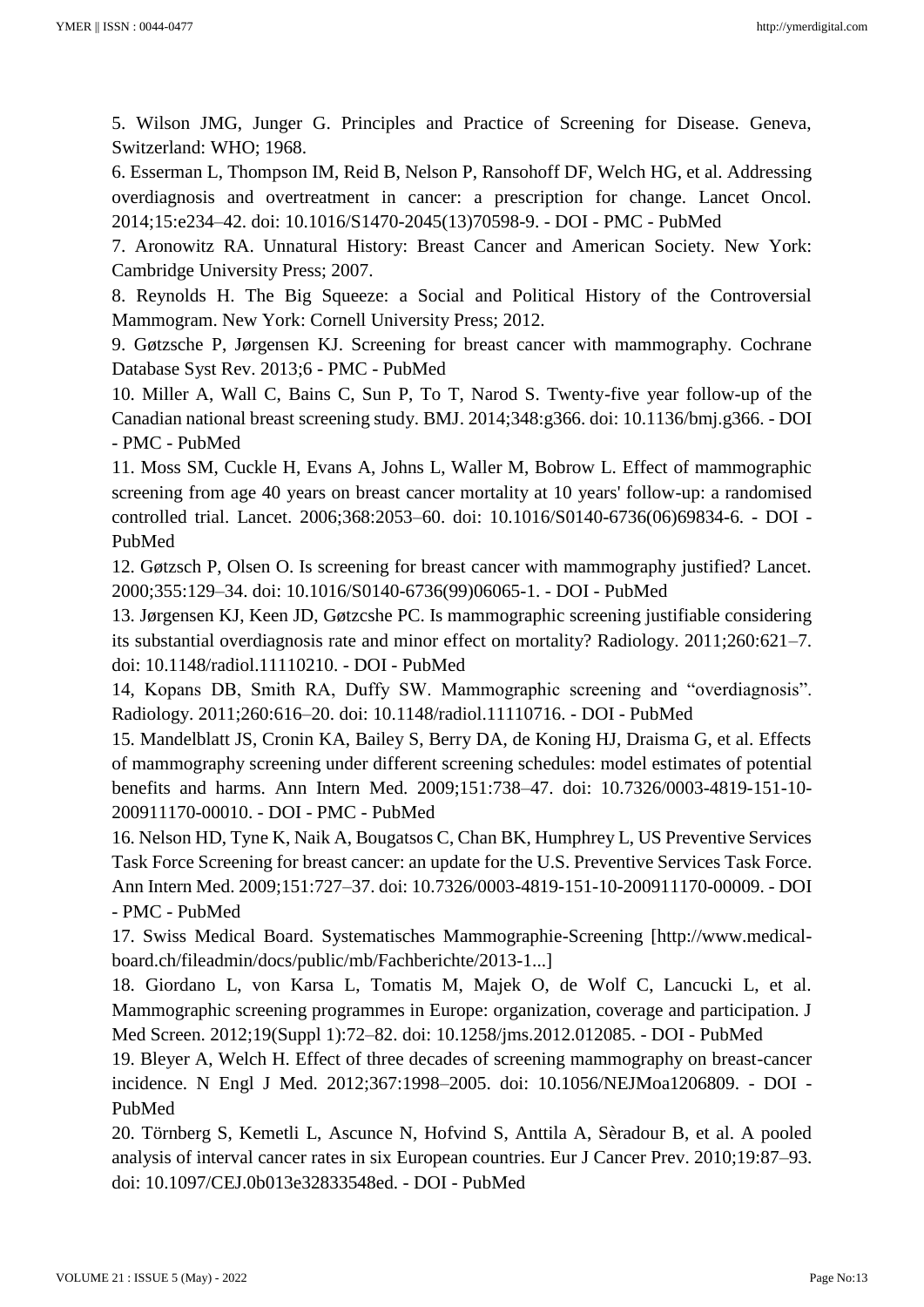21. Hofvind S, Ponti A, Patnick J, Ascunce N, Njor S, Broeders M, et al. False-positive results in mammographic screening for breast cancer in Europe: a literature review and survey of service screening programmes. J Med Screen. 2012;19(Suppl 1):57–66. doi: 10.1258/jms.2012.012083. - DOI - PubMed

22. Independent UK Panel on Breast Cancer Screening The benefits and harms of breast cancer screening: an independent review. Lancet. 2012;380:1778–86. doi: 10.1016/S0140- 6736(12)61611-0. - DOI - PubMed

23. Elmore JG, Barton MB, Moceri VM, Polk S, Arena PJ, Fletcher SW. Ten-year risk of false positive screening mammograms and clinical breast examinations. N Engl J Med. 1998;338:1089–96. doi: 10.1056/NEJM199804163381601. - DOI - PubMed

24. Hubbard RA, Kerlikowske K, Flowers CI, Yankaskas BC, Zhu W, Miglioretti DL. Cumulative probability of false-positive recall or biopsy recommendation after 10 years of screening mammography: a cohort study. Ann Intern Med. 2011;155:481–92. doi: 10.7326/0003-4819-155-8-201110180-00004. - DOI - PMC - PubMed

25. Lidbrink E, Elfving J, Frisell J, Jonsson E. Neglected aspects of false positive findings of mammography in breast cancer screening: analysis of false positive cases from the Stockholm trial. BMJ. 1996;312:273–6. doi: 10.1136/bmj.312.7026.273. - DOI - PMC - PubMed

26. Brodersen J, Siersma VD. Long-term psychosocial consequences of false-positive screening mammography. Ann Fam Med. 2013;11:106–15. doi: 10.1370/afm.1466. - DOI - PMC - PubMed

27. van der Steeg AFW, Keyzer-Dekker CM, De Vries J, Roukema JA. Effect of abnormal screening mammogram on quality of life. Br J Surg. 2011;98:537–42. doi: 10.1002/bjs.7371. - DOI - PubMed

28. Barton M. Increased patient concern after false-positive. J Gen Intern Med. 2001;16:150– 6. doi: 10.1111/j.1525-1497.2001.00329.x. - DOI - PMC - PubMed

29. Kalager M, Tamimi R, Bretthauer M, Adami H-O. Prognosis in women with interval breast cancer: population based observational cohort study. BMJ. 2012;345:e7536. doi: 10.1136/bmj.e7536. - DOI - PMC - PubMed

30. Hofvind S, Skaane P, Vitak B, Wang H, Thoresen S, Eriksen L, et al. Influence of review design on percentages of missed interval breast cancers: a retrospect study of interval cancers in a population-based screening program. Radiology. 2005;237:437–43. doi: 10.1148/radiol.2372041174. - DOI - PubMed

31. Hoff SR, Abrahamsen AL, Samset JH, Vigeland E, Klepp O, Hofvind S. Breast cancer: missed interval and screening-detected cancer at full-field digital mammography and screenfilm mammography - results from a retrospective review. Radiology. 2012;246:378–86. doi: 10.1148/radiol.12112074. - DOI - PubMed

32. Paci E, EUROSCREEN Working Group Summary of the evidence of breast cancer service screening outcomes in Europe and first estimate of the benefit and harm balance sheet. J Med Screen. 2012;19(Suppl 1):5–13. doi: 10.1258/jms.2012.012077. - DOI - PubMed

33. NHS Breast Screening Programme. National collation of breast interval cancer data: Screening years 1st April 2003-31st March 2005 [http://www.cancerscreening.nhs.uk/breastscreen/publications/nhsbsp-occas...]

34. Steliarova-Foucher E, O'Callaghan M, Ferlay J, Masuyer E, Forman D, Comber H, et al. European Cancer Observatory: Cancer Incidence, Mortality, Prevalence and Survival in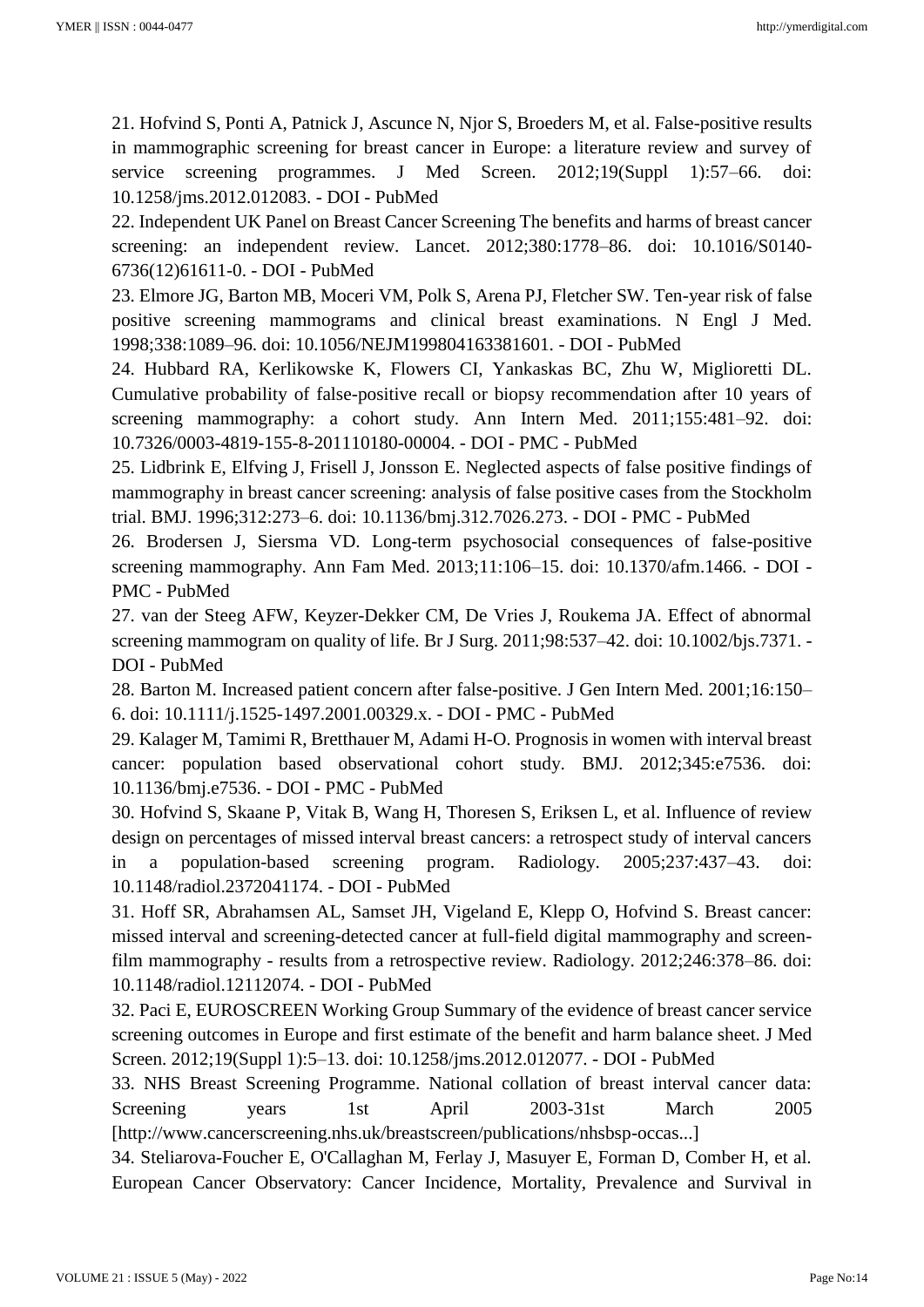Europe. Version 1.0 (September 2012). European Network of Cancer Registries, International Agency for Research on Cancer [http://eco.iarc.fr, http://eco.iarc.fr/EUREG/AnalysisG.aspx] 35. Irvin VL, Kaplan RM. Screening mammography & breast cancer mortality: meta-analysis of quasi-experimental studies. PLoS One. 2014;9:e98105. doi: 10.1371/journal.pone.0098105. - DOI - PMC - PubMed

36. Vainio H, Bianchini F. IARC Handbook of Cancer Prevention. Volume 7. Breast Cancer Screening. Lyon, France: IARC Press; 2002.

37. Zahl PH, Mælen J, Welch HG. The natural history of invasive breast cancers detected by screening mammography. Arch Intern Med. 2008;168:2311–6. doi: 10.1001/archinte.168.21.2311. - DOI - PubMed

38. Darby SC, Ewertz M, McGale P, Bennet AM, Blom-Goldman U, Brønnum D, et al. Risk of ischemic heart disease in women after radiotherapy for breast cancer. N Engl J Med. 2013;368:987–98. doi: 10.1056/NEJMoa1209825. - DOI - PubMed

39. Yeh ETH, Bickford C. Cardiovascular complications of cancer therapy: incidence, pathogenesis, diagnosis, and management. J Am Coll Cardiol. 2009;53:2231–47. doi: 10.1016/j.jacc.2009.02.050. - DOI - PubMed

40. Kramer BS, Croswell JM. Cancer screening: the clash of science and intuition. Annu Rev Med. 2009;60:125–37. doi: 10.1146/annurev.med.60.101107.134802. - DOI - PubMed

41. Kalager M, Adami H-O, Bretthauer M, Tamimi RM. Overdiagnosis of invasive breast cancer due to mammography screening: results from the Norwegian Screening Program. Ann Intern Med. 2012;156:491–9. doi: 10.7326/0003-4819-156-7-201204030-00005. - DOI - PubMed

42. Puliti D, Duffy SW, Miccinesi G, deKoning H, Lynge E, Zappa M. Overdiagnosis in mammographic screening for breast cancer in Europe: a literature review. J Med Screen. 2012;19(Suppl 1):42–56. doi: 10.1258/jms.2012.012082. - DOI - PubMed

43. de Koning HJ, Draisma G, Francheboud J, de Bruijn A. Microsimulation modeling estimates based on observed screen and clinical data. Breast Cancer Res. 2006;8:202. doi: 10.1186/bcr1369. - DOI - PMC - PubMed

44. Kalager M, Løberg M, Fønnebø VM, Bretthauer M. Failure to account for selection-bias. Int J Cancer. 2013;133:2751–3. - PubMed

45. Falk RS, Hofvind S, Skaane P, Haldorsen T. Overdiagnosis among women attending a population-based mammography screening program. Int J Cancer. 2013;133:705–12. doi: 10.1002/ijc.28052. - DOI - PMC - PubMed

46. Statistics Norway. Population, by sex and age [https://www.ssb.no/statistikkbanken/selectvarval/Define.asp?subjectcode%...]

47. NORDCAN Database [http://www-dep.iarc.fr/NORDCAN/english/frame.asp]

48. Zahl PH, Jørgensen KJ, Gøtzsche P. Lead-time models should not be used to estimate overdiagnosis in cancer screening. J Gen Intern Med. 2014;doi:10.007/s11606-014-2812-2. - PMC - PubMed

49. Kalager M, Adami HO, Bretthauer M. Too much mammography. BMJ. 2014;348:g1403. doi: 10.1136/bmj.g1403. - DOI - PubMed

50. Jørgensen KJ, Gøtzsche PC. Overdiagnosis in publicly organized mammography screening programmes: systematic review of incidence trends. BMJ. 2009;339:b2589. doi: 10.1136/bmj.b2589. - DOI - PMC - PubMed